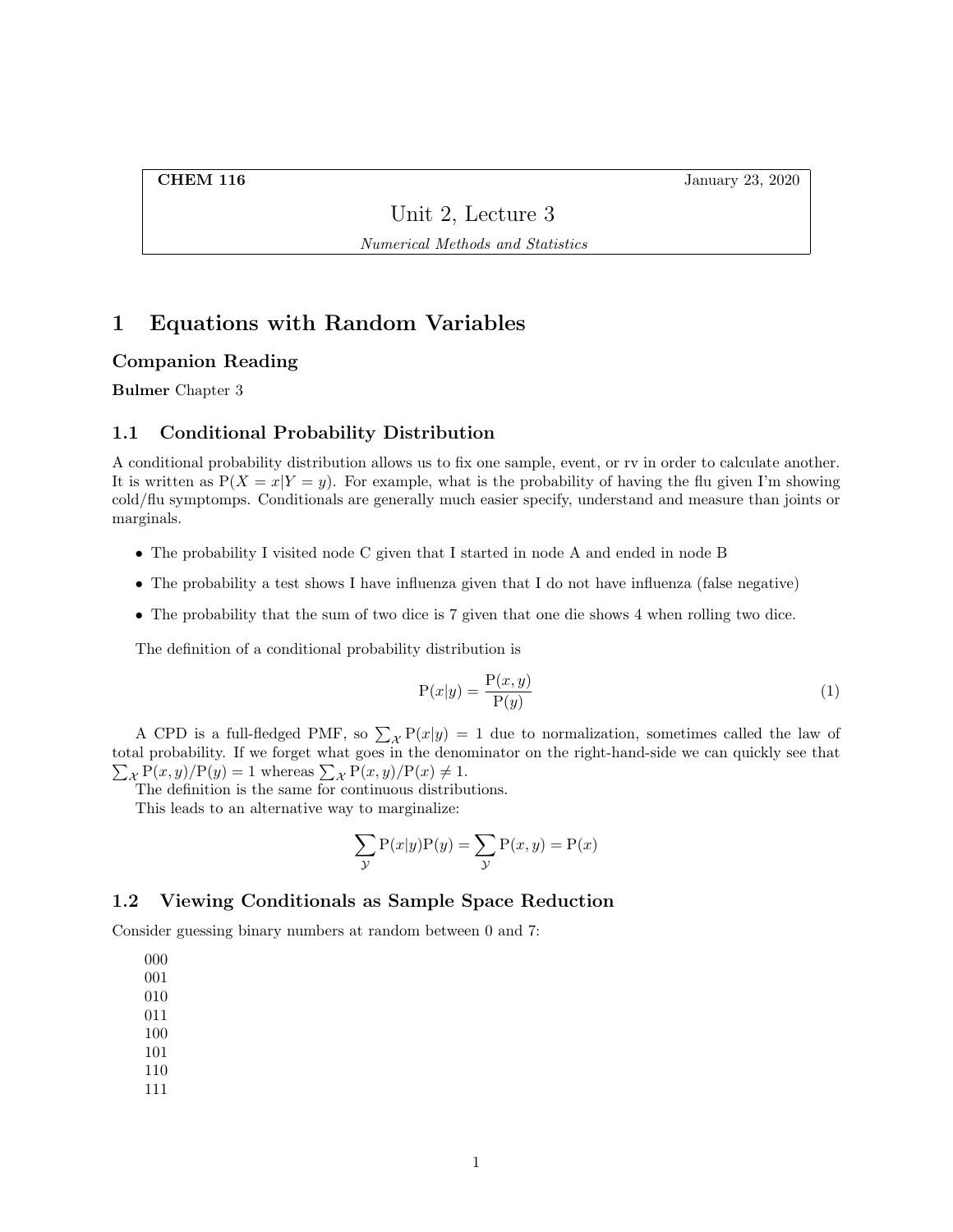The probability of sampling 4 (100),

$$
P(x = 100) = \frac{1}{8}
$$

Now, consider the rv  $Y$ , the number of non-zero bits. What is

$$
P(x = 100|Y = 1)
$$

We could rewrite this in terms of the joint and marginal, as

$$
P(x = 100|Y = 1) = \frac{(x = 100, Y = 1)}{Y = 1} = \frac{1/8}{3/8} = \frac{1}{3}
$$

Or we could recognize that the condition of  $Y = 1$  reduces the sample space to 3, because there are only 3 samples that are consistent with  $Y = 1$ . Thus, the probability of  $x = 100$  is  $1/3$ , since  $x = 100$  has a single permutation and  $Q_c$ , the conditional sample space is 3.

## 2 Tricky Concepts

- Product Spaces A product space is for joining two possibly dependent sample spaces. It can also be used to join sequential trials.
- Event vs Sample on Product Spaces Things which were samples on the components of a product space are now events due to permutations
- Random Variables They assign a numerical value at each sample in a sample space, but we typically care about the probability of those numerical values (PMF). So X goes from sample to number and  $P(x)$ goes from number to probability.
- Continuous PDF A pdf is a tool for computing things, not something meaningful by itself.
- Marginal Probability Distribution A marginal 'integrates/sums' out other samples/random variables/events we are not interested in.
- Joint vs Conditional People almost never think in terms of joints. Conditionals are usually easier to think about, specify, and be a way to attack problems.

## 3 Working with Marginals, Condtionals, and Joints

#### 3.0.1 Seasons Example

The sample space is a product space of the seasons  $T$  (Winter  $(0)$ , Spring  $(1)$ , Summer  $(2)$ , Fall  $(3)$ ) and W if the weather is nice or not (N=nice, S=not nice). We know that

$$
P(W = N|T = 0) = 0 \t P(W = N|T = 1) = 0.4
$$
  
 
$$
P(W = N|T = 2) = 0.8 \t P(W = N|T = 3) = 0.7
$$
  
 
$$
P(T = t) = \frac{1}{4}
$$

What is the probability that the weather is not nice? Use marginalization of conditional:

$$
P(W = S) = \sum_{T} P(W = S|T)P(T) = 0.25(1 - 0) + 0.25(1 - 0.4) + 0.25(1 - 0.8) + 0.25(1 - 0.7)
$$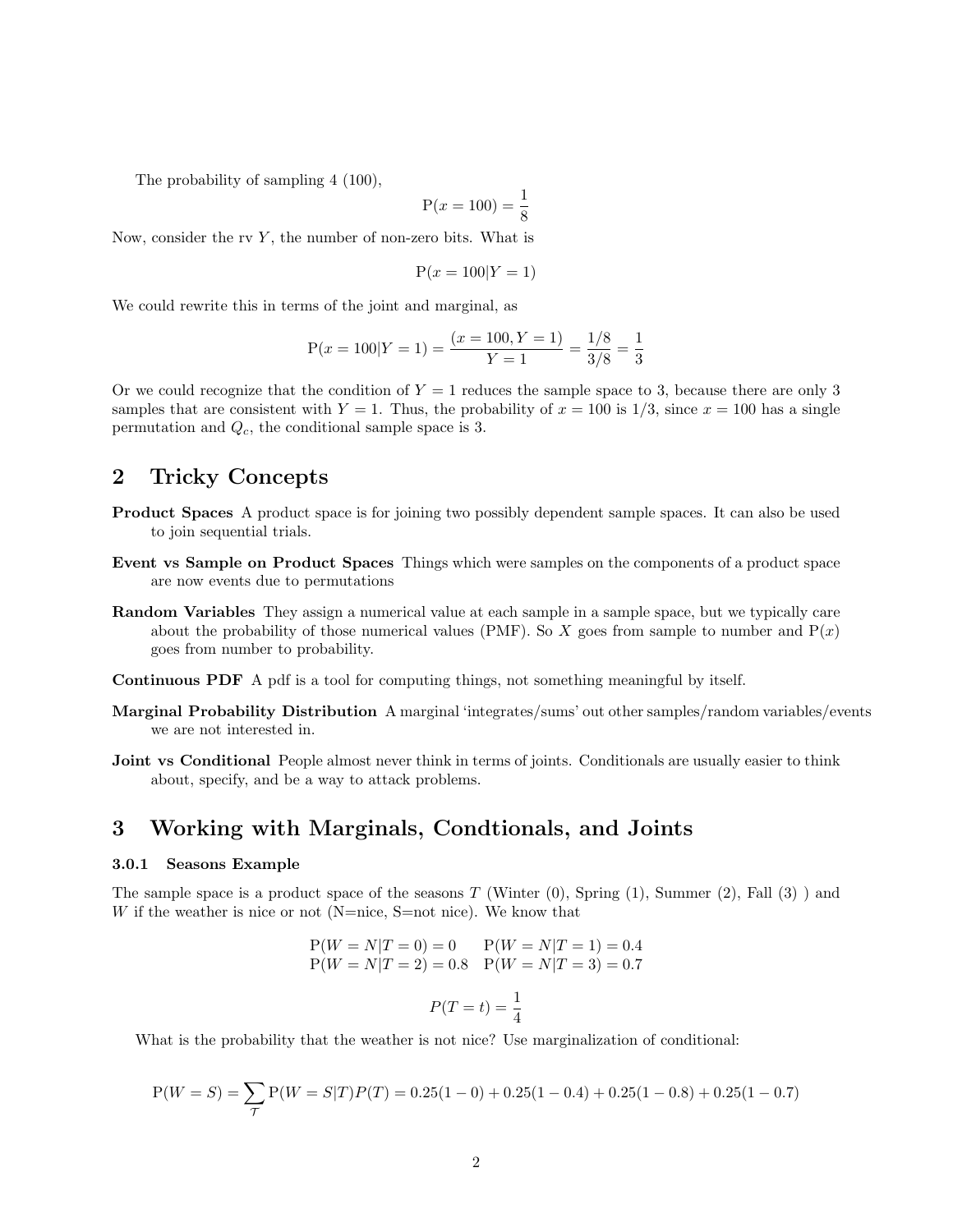$$
P(W = S) = 0.525
$$

What is the probability that it is fall given that it is nice? Start with definition of conditional :

$$
P(T = 3|W = N) = \frac{P(T = 3, W = N)}{P(W = N)}
$$

We know that  $P(T = 3, W = N) = P(W = N|T = 3)P(T = 3)$  due to definition of conditional:

$$
P(T = 3|W = N) = \frac{P(W = N|T = 3)P(T = 3)}{P(W = N)}
$$

Finally, we can use  $P(W = N) = 1 - P(W = S)$ , the **NOT** rule:

$$
P(T = 3|W = N) = \frac{0.7 \times 0.25}{1 - 0.525} = 0.368
$$

## 3.1 Bayes' Theorem

We derived a well-known equation in that example called Bayes' Theorem:

$$
P(A|B) = \frac{P(B|A)P(A)}{P(B)}
$$
\n<sup>(2)</sup>

This is useful to swap the order of conditionals

## 3.2 Independence

Finally, we are ready to define independence. If the random variables  $X$  and  $Y$  are independent, then

$$
P(x|y) = P(x) \tag{3}
$$

This implies via Bayes' Theorem

$$
P(y|x) = P(y)
$$
 (4)

And also implies via CPF definition

$$
P(x, y) = P(x)P(y)
$$
\n(5)

which was our AND rule from last unit.

In our weather example, is the season and weather independent?

$$
P(W = N|T = 0) \neq P(W = N|T = 1)
$$

so no.

### 3.3 Compound Conditionals

When writing conditionals, this is a common short-hand:

$$
P(x = 2 | Y = A, Z = 0)
$$

for

$$
P([x = 2] | [Y = A, Z = 0])
$$

The conditional is always evaluated last, for example:

$$
P(x = 2, Y = A | Z = 0)
$$

is also possible and means the probability of the joint  $(x = 2, Y = A)$  given that  $Z = 0$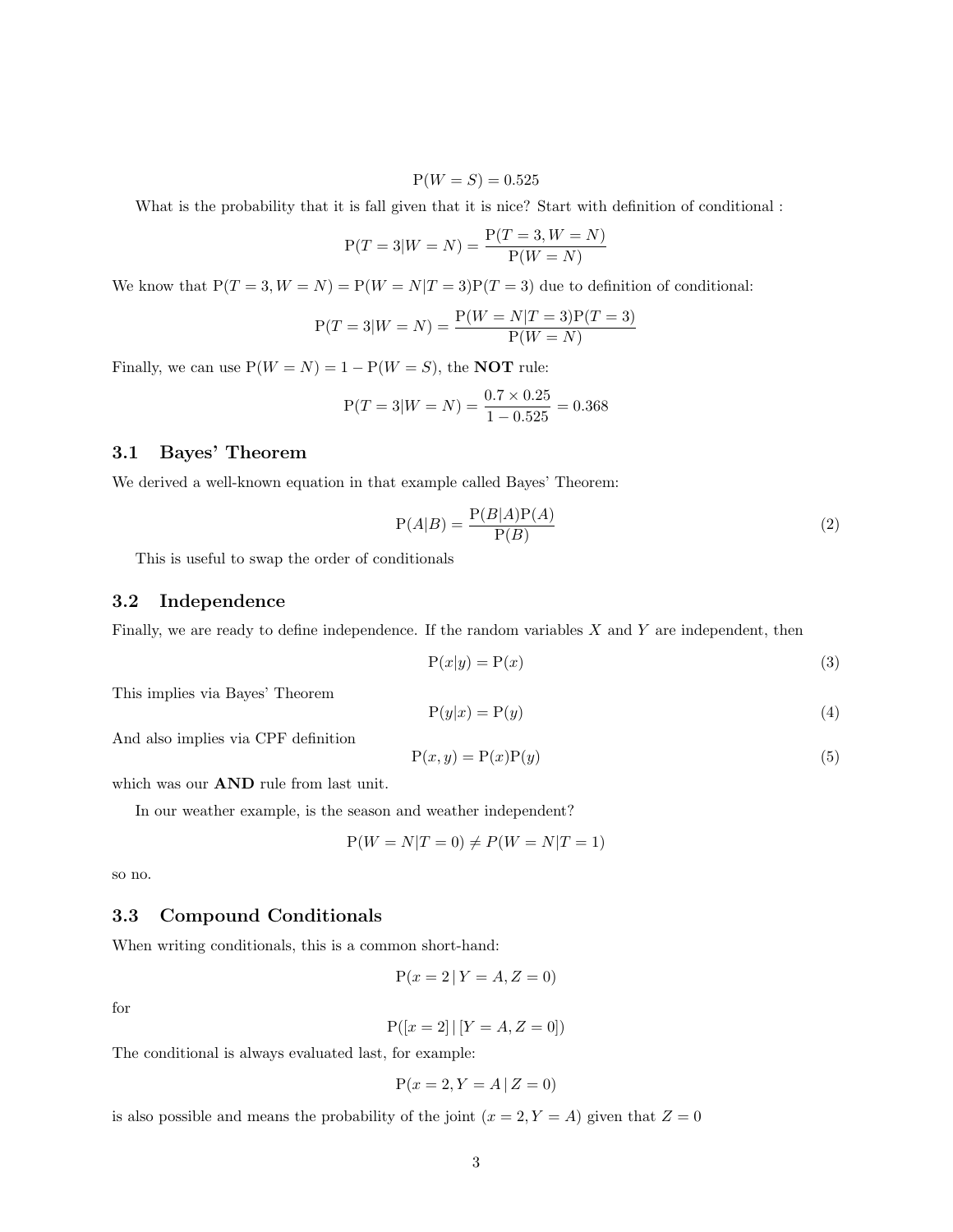## 3.4 Conditional Independence

 $X_0$  and  $X_1$  are conditionally independent given Z if

$$
P(X_0|Z, X_1) = P(X_0|Z)
$$
\n
$$
(6)
$$

which is equivalent to

$$
P(X_0, X_1|Z) = P(X_0|Z)P(X_1|Z)
$$
\n(7)

To use conditional independence, you must condition on Z. For example, if I want to calculate  $P(X_0, X_1)$ , I'll need to condition it. Marginalizing a conditional is one way to get that quantity, using a compound conditional:

$$
P(X_0, X_1) = \sum_{\mathcal{Z}} P(X_0, X_1 | \mathcal{Z}) P(\mathcal{Z})
$$

Now it is in a form where the conditional independence applies:

$$
P(X_0, X_1) = \sum_{\mathcal{Z}} P(X_0 | \mathcal{Z}) P(X_1 | \mathcal{Z})
$$

This is common for sequential trials, where the trials are independent when conditioned on some underlying property, but dependent if we do not know the property. For example, let's say I have two dice, one that is fair and one that follows the biased die model we saw in class. Let's further assume that  $P(D = 0) = 0.1$ , where  $D$  indicates the chosen die.

$$
P(X = x | D = 0) = \frac{1}{6}
$$
  

$$
P(X = x | D = 1) = \frac{x}{21}
$$

If I know which die I'm rolling, then every roll is independent as expected:

$$
P(X_0 = 6, X_1 = 1|D) = P(X_0 = 6|D)P(X_1 = 1|D)
$$

however, consider

$$
P(X_1 = 1 | X_0 = 6) = \frac{P(X_1 = 1, X_0 = 6)}{P(X_0 = 6)}
$$

As above, we'll try to condition it to exploit conditional independence.

$$
P(X_1 = 1, X_0 = 6) = P(X_1 = 1|D = 0)P(X_0 = 6|D = 0)P(D = 0) + P(X_1 = 1|D = 1)P(X_0 = 6|D = 1)P(D = 1)
$$

$$
P(X_1 = 1, X_0 = 6) = \frac{1}{6} \frac{1}{6} \frac{1}{10} + \frac{1}{21} \frac{6}{21} \frac{9}{10} = 0.0150
$$

$$
P(X_0 = 6) = \sum_{X_1} P(X_1, X_0 = 6) = \frac{1}{6} \frac{1}{10} \sum_{\substack{x \\ x \neq 0}} \frac{1}{6} + \frac{6}{21} \frac{9}{10} \sum_{\substack{x \\ y \neq 1}} \frac{x}{21}
$$

$$
P(X_0 = 6) = 0.274
$$

$$
P(X_1 = 1|X_0 = 6) = \frac{0.0150}{0.274} = 0.0549
$$

Finally, to show they are not independent:

$$
P(X_1 = 1) = \sum_{X_1} P(X_1 = 1, X_0) = \frac{1}{6} \frac{1}{10} \sum_{x} \frac{1}{6} + \frac{1}{21} \frac{9}{10} \sum_{x} \frac{x}{21} = 0.0595
$$
  
=1